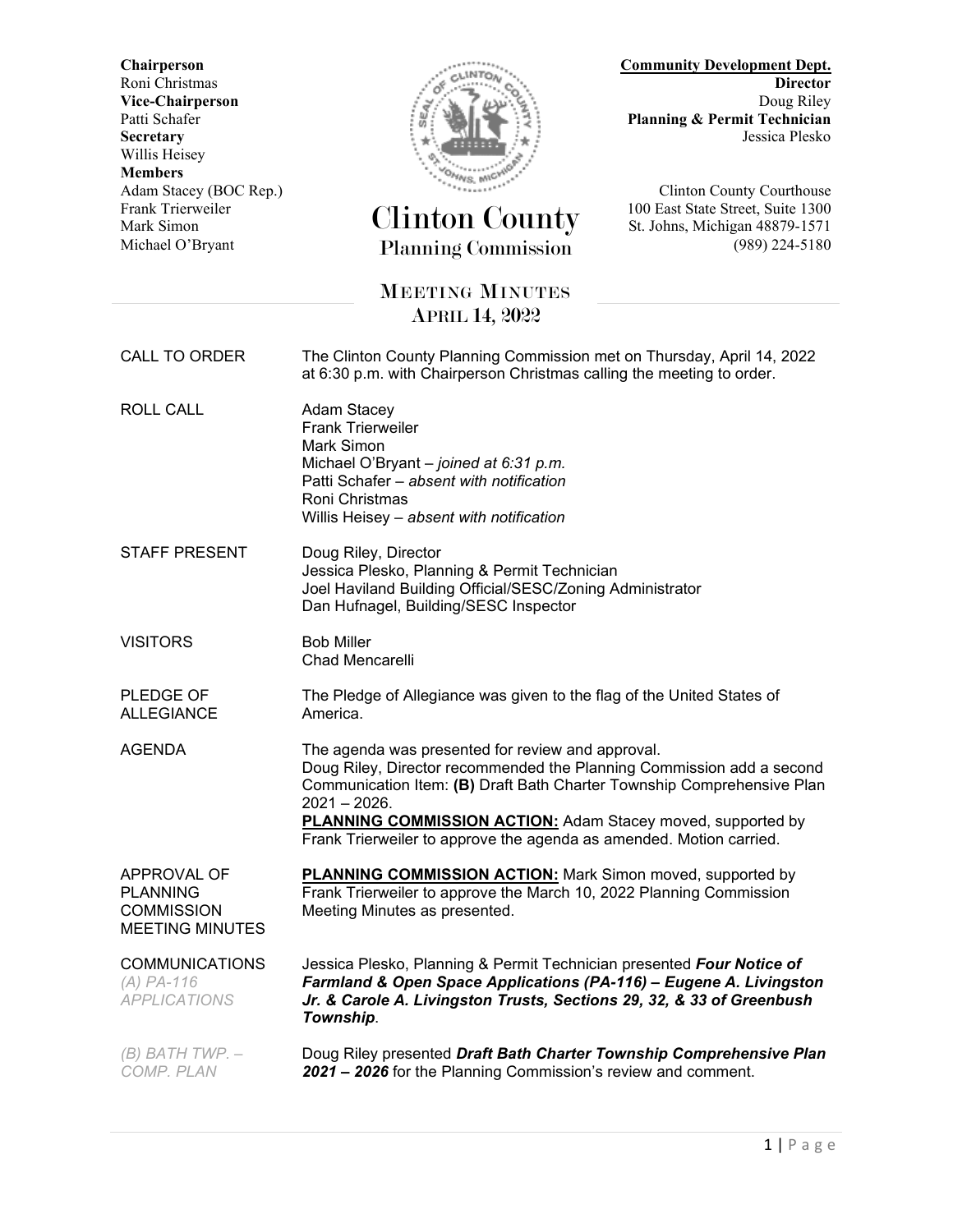| PORTLAND<br>TOWNSHIP-<br><b>MASTER PLAN</b> | Doug Riley, Director presented the Portland Township Master Plan -<br><b>Notice of Intent to Update.</b>                                                                                                                                                                                                                                                                                                                                                                                                                                                                                                                                                                                                                                                                                                                                                                                                                                                                                                                                                                                                                                                                                                                                                                                                                                                                                                                                                                                                                                                                                                                                                                                                                                                                                                                                                                                                                                                                                                                                                                                                                                                                                                                                                                                                                                                                                                                                                                                                     |
|---------------------------------------------|--------------------------------------------------------------------------------------------------------------------------------------------------------------------------------------------------------------------------------------------------------------------------------------------------------------------------------------------------------------------------------------------------------------------------------------------------------------------------------------------------------------------------------------------------------------------------------------------------------------------------------------------------------------------------------------------------------------------------------------------------------------------------------------------------------------------------------------------------------------------------------------------------------------------------------------------------------------------------------------------------------------------------------------------------------------------------------------------------------------------------------------------------------------------------------------------------------------------------------------------------------------------------------------------------------------------------------------------------------------------------------------------------------------------------------------------------------------------------------------------------------------------------------------------------------------------------------------------------------------------------------------------------------------------------------------------------------------------------------------------------------------------------------------------------------------------------------------------------------------------------------------------------------------------------------------------------------------------------------------------------------------------------------------------------------------------------------------------------------------------------------------------------------------------------------------------------------------------------------------------------------------------------------------------------------------------------------------------------------------------------------------------------------------------------------------------------------------------------------------------------------------|
|                                             | <b>PLANNING COMMISSION ACTION:</b> Mark Simon moved, supported by<br>Frank Trierweiler to receive communication items A and B and place on file.<br>Voting on the motion by roll call vote, motion carried unanimously. [Vote of<br>5-0, all in favor, none opposed.]                                                                                                                                                                                                                                                                                                                                                                                                                                                                                                                                                                                                                                                                                                                                                                                                                                                                                                                                                                                                                                                                                                                                                                                                                                                                                                                                                                                                                                                                                                                                                                                                                                                                                                                                                                                                                                                                                                                                                                                                                                                                                                                                                                                                                                        |
| PUBLIC COMMENTS                             | Chairperson Christmas called for public comments. There were no public<br>comments.                                                                                                                                                                                                                                                                                                                                                                                                                                                                                                                                                                                                                                                                                                                                                                                                                                                                                                                                                                                                                                                                                                                                                                                                                                                                                                                                                                                                                                                                                                                                                                                                                                                                                                                                                                                                                                                                                                                                                                                                                                                                                                                                                                                                                                                                                                                                                                                                                          |
| <b>OLD BUSINESS</b>                         | None                                                                                                                                                                                                                                                                                                                                                                                                                                                                                                                                                                                                                                                                                                                                                                                                                                                                                                                                                                                                                                                                                                                                                                                                                                                                                                                                                                                                                                                                                                                                                                                                                                                                                                                                                                                                                                                                                                                                                                                                                                                                                                                                                                                                                                                                                                                                                                                                                                                                                                         |
| <b>NEW BUSINESS</b><br>PC-14-22 SP          | Doug Riley, Director:<br>$\bullet$<br>Reviewed PC-14-22 SP - Application for a Site Plan Approval as<br>detailed in the Staff Report (which includes the Site Plan Review<br>criteria to be reviewed by the PC).<br>Chairperson Christmas asked Mr. Miller if he would like to add anything<br>$\bullet$<br>to the Director's report?<br>Bob Miller deferred, adding that Director Riley's report was well-stated.<br>$\bullet$<br>Chairperson Christmas asked for any comments from the PC.<br><b>PLANNING COMMISSION ACTION:</b> Frank Trierweiler moved, supported by<br>Adam Stacey to recommend approval of petition PC-14-22 SP, a five (5)-<br>year extension and expansion of the site plan for a mining operation in<br>Section 31 of Westphalia Township based on the following reasoning and<br>subject to the following conditions:<br>Reasoning: (1) The standards set forth under the original site plan<br>$\bullet$<br>approval and Section 3.11 (Permit to Mine) have been or can continue to<br>be met subject to the conditions set forth below.<br>Conditions: (1) A surety (reclamation) bond shall remain in place with the<br>$\bullet$<br>Community Development Department in compliance with Section 3.11.G<br>of the Zoning Ordinance. (2) The operation shall remain in compliance<br>with the approved site plan and all standards of Section 3.11 (Permit to<br>Mine) of the Zoning Ordinance. At the conclusion of operations, the<br>applicant shall submit a letter/certification from a Michigan Licensed<br>Engineer or Surveyor that the rehabilitation requirements of the Zoning<br>Ordinance have been achieved. (3) The applicant shall comply with the<br>rules and requirements of the CCDC, CCRC, MMDHD and MDEQ as<br>applicable. Any substantive change to the site plan or operational<br>characteristics as a result of these requirements, as determined by the<br>Community Development Department, shall be resubmitted to the<br>Planning Commission for their review and approval. (4) If dewatering of<br>the site is proposed in the future, the applicant shall obtain approval from<br>the CCDC and MDEQ for the discharge. (5) Approval to mine is valid for<br>a 5-year period, renewable, with annual inspection by the Community<br>Development Department to verify compliance with the permit and the<br>Zoning Ordinance.<br>Voting on the motion by roll call vote, motion carried unanimously. [Vote of<br>5-0, all in favor, none opposed.] |
| OR 178-22                                   | Doug Riley, Director:<br>$\bullet$<br>Reviewed OR 178-22 - Zoning Ordinance Amendment -<br>$\circ$<br><b>Marihuana Related Businesses - Township Regulation as</b>                                                                                                                                                                                                                                                                                                                                                                                                                                                                                                                                                                                                                                                                                                                                                                                                                                                                                                                                                                                                                                                                                                                                                                                                                                                                                                                                                                                                                                                                                                                                                                                                                                                                                                                                                                                                                                                                                                                                                                                                                                                                                                                                                                                                                                                                                                                                           |

detailed in the Memorandum to the Planning Commission (which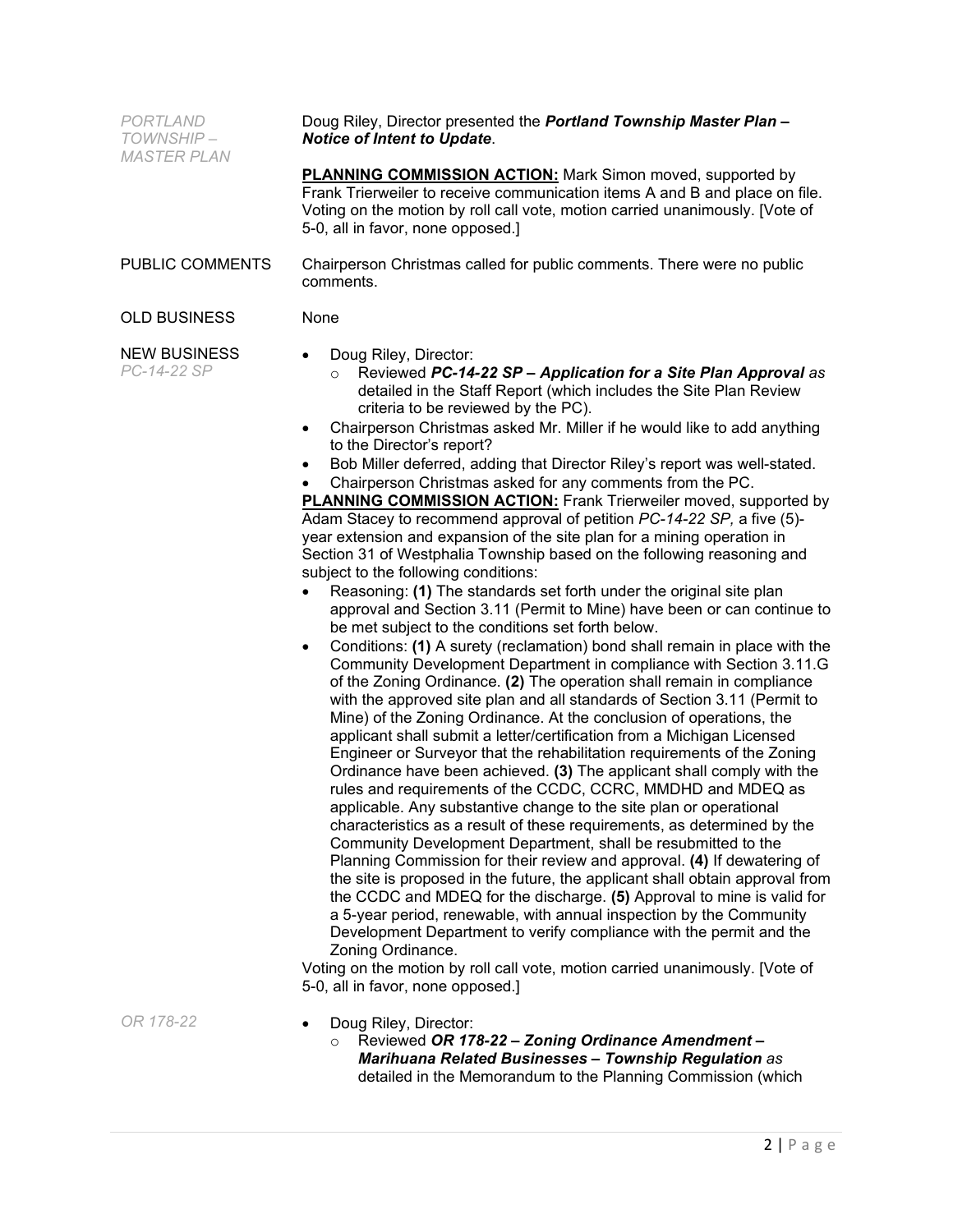includes the required findings of fact for a Zoning Ordinance amendment to be reviewed by the PC).

- o Also reviewed:
	- Copy of Memorandum to Townships
	- Draft Ordinance Language
- Chairperson Christmas asked for any comments from the PC.
	- Hearing none, Chairperson Christmas called for a motion to open the public hearing.

**PLANNING COMMISSION ACTION:** Mark Simon moved, supported by Frank Trierweiler to open the public hearing. Voting on the motion by roll call vote, motion carried unanimously. [Vote of 5-0, all in favor, none opposed.]

- Chairperson Christmas asked for any comments from the public.
	- Hearing none, Chairperson Christmas called for a motion to close the public hearing.

**PLANNING COMMISSION ACTION:** Mark Simon moved, supported by Frank Trierweiler to close the public hearing. Voting on the motion by roll call vote, motion carried unanimously. [Vote of 5-0, all in favor, none opposed.]

**PLANNING COMMISSION ACTION:** Frank Trierweiler moved, supported by Mark Simon to recommend approval of *OR 178-22,* to the Board of County Commissioners, *an ordinance amending Section 4.50 of the Zoning Ordinance regarding medical and adult-use marihuana establishments township regulation,* as outlined in the attached Ordinance amendment exhibit.

• Reasoning: **(1)** Based upon review of the amendment as presented, the Planning Commission has assessed and resolved the seven (7) findings of fact under Section 7.21.E.2 of the Zoning Ordinance as referenced in the staff memorandum.

Voting on the motion by roll call vote, motion carried unanimously. [Vote of 5-0, all in favor, none opposed.]

## OTHER BUSINESS None

COMMUNITY DEVELOPMENT DIRECTOR'S REPORT

- Doug Riley, Director provided a brief update:
	- $\circ$  Both rezoning cases recommended for approval by the PC in March were approved by the Board of County Commissioners.
	- o The SLU case that was recommended for approval by the PC in March was tabled by the Board of County Commissioners until April.
	- o The required 63-day review period for the Comprehensive Plan Update was initiated by the Board of County Commissioner's approval, following the PC's recommendation for approval in March. • The tentative final adoption of this update will be in June.
		-
	- $\circ$  There are currently no cases for the month of May. Recommended the PC cancel the May meeting.
		- Noted that he will be out of the office on medical leave for the month of May.

**PLANNING COMMISSION ACTION:** Mark Simon moved, supported by Michael O'Bryant to cancel the May 12, 2022 Planning Commission Meeting. Voting on the motion by roll call vote, motion carried unanimously. [Vote of 5-0, all in favor, none opposed.]

PLANNING **COMMISSIONER COMMENTS** 

- Chairperson Christmas asked Mr. Stacey if he could speak to the Board of County Commissioners' review of PC-02-22 SLU.
- Adam Stacey explained that the Board of County Commissioners were undecided.